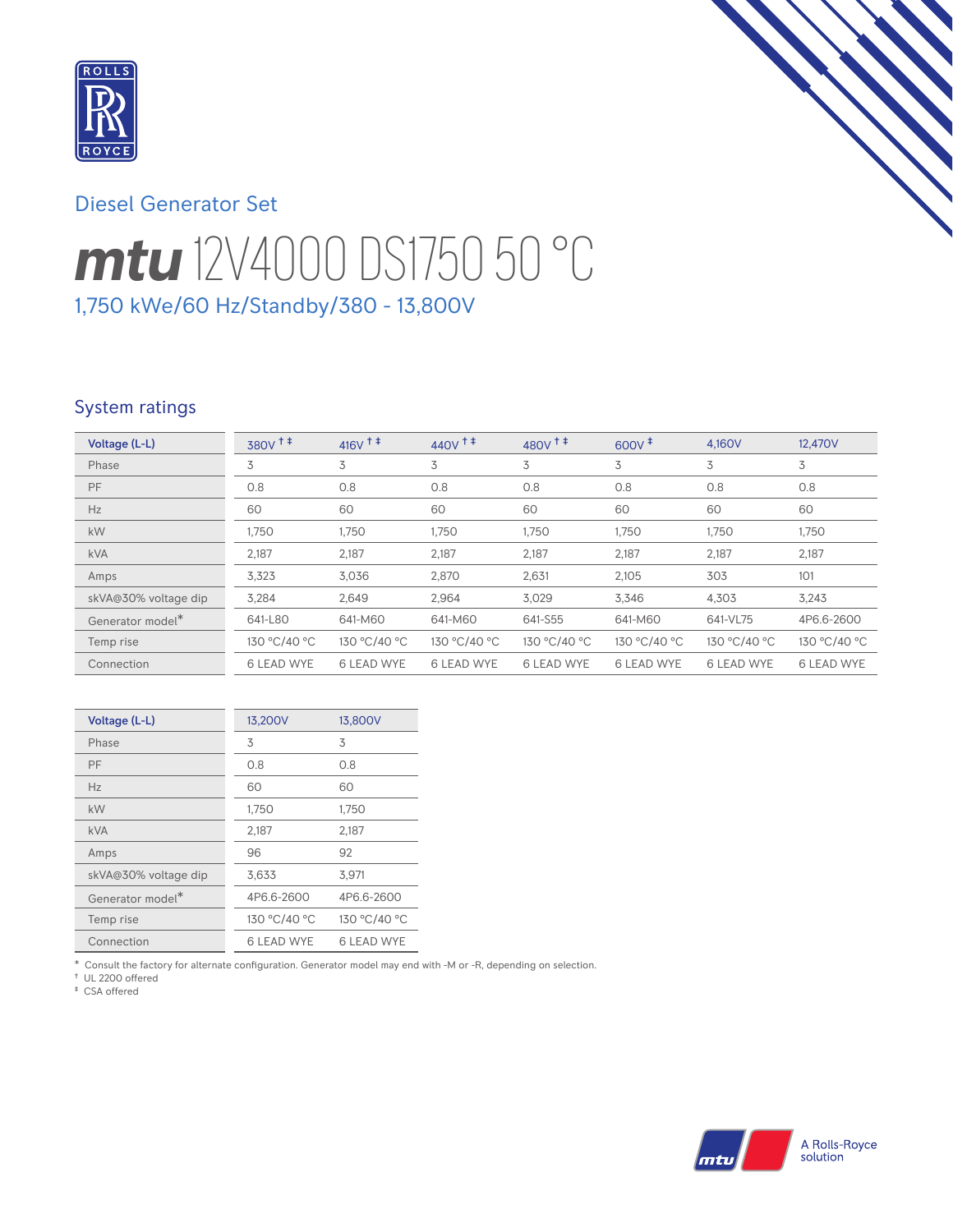## Certifications and standards

#### — Emissions

- EPA Tier 2 certified
- Generator set is designed and manufactured in facilities certified to standards ISO 9001:2008 and ISO 14001:200
- UL 2200 optional (refer to *System ratings* for availability)
- CSA optional (refer to *System ratings* for availability)
	- CSA C22.2 No. 100
	- CSA C22.2 No. 14

## Standard features \*

- Single source supplier
- Global product support
- Two (2) Year/3,000 Hour Basic Limited Warranty
- 12V4000 diesel engine
	- 57.2 liter displacement
	- Common rail fuel injection
- 4-cycle
- Complete range of accessories
- Cooling system
	- Integral set-mounted
	- Engine-driven fan
	- Fan belt auto-tensioner

# Standard equipment \*

#### Engine

- Air cleaners
- Oil pump
- Oil drain extension and shut-off valve
- Full flow oil filter
- Closed crankcase ventilation
- Jacket water pump
- Inter cooler water pump
- Thermostats
- Blower fan and fan drive
- Radiator unit mounted
- Electric starting motor 24V
- Governor electronic isochronous
- Base structural steel
- SAE flywheel and bell housing
- Charging alternator 24V
- Battery box and cables
- Flexible fuel connectors
- Flexible exhaust connection
- EPA certified engine
- After-treatment ready DPF/SCR factory-supplied

#### **Generator**

- NEMA MG1, IEEE, and ANSI standards compliance for temperature rise and motor starting
- Sustained short circuit current of up to 300% of the rated current for up to 10 seconds
- Self-ventilated and drip-proof
- Superior voltage waveform
- Performance Assurance Certification (PAC)
	- Generator set tested to ISO 8528-5 for transient response
	- Verified product design, quality and performance integrity
	- All engine systems are prototype and factory tested
- Power rating
	- Accepts rated load in one step per NFPA 110
	- Permissible average power output during 24 hours of operation is approved up to 85%
- Generator
	- Brushless, rotating field generator
	- 2/3 pitch windings
	- Permanent Magnet Generator (PMG) supply to regulator
- 300% short circuit capability
- Digital control panel(s)
	- UL recognized, CSA certified, NFPA 110
	- Complete system metering
	- LCD display
- Digital, solid state, volts-per-hertz regulator
- Brushless alternator with brushless pilot exciter
- 4 pole, rotating field
- 130 °C maximum standby temperature rise
- 1-bearing, sealed
- Flexible coupling
- Full amortisseur windings
- 125% rotor balancing
- 3-phase voltage sensing
- $\pm$  0.25% voltage regulation no load to full load
- 100% of rated load one step
- 5% maximum total harmonic distortion

#### Digital control panel(s)

- Digital metering
- Engine parameters
- Generator protection functions
- Engine protection
- CANBus ECU communications
- Windows®-based software
- Multilingual capability
- Communications to remote annunciator
- Programmable input and output contacts
- UL recognized, CSA certified, CE approved
- Event recording
- IP 54 front panel rating with integrated gasket
- NFPA 110 compatible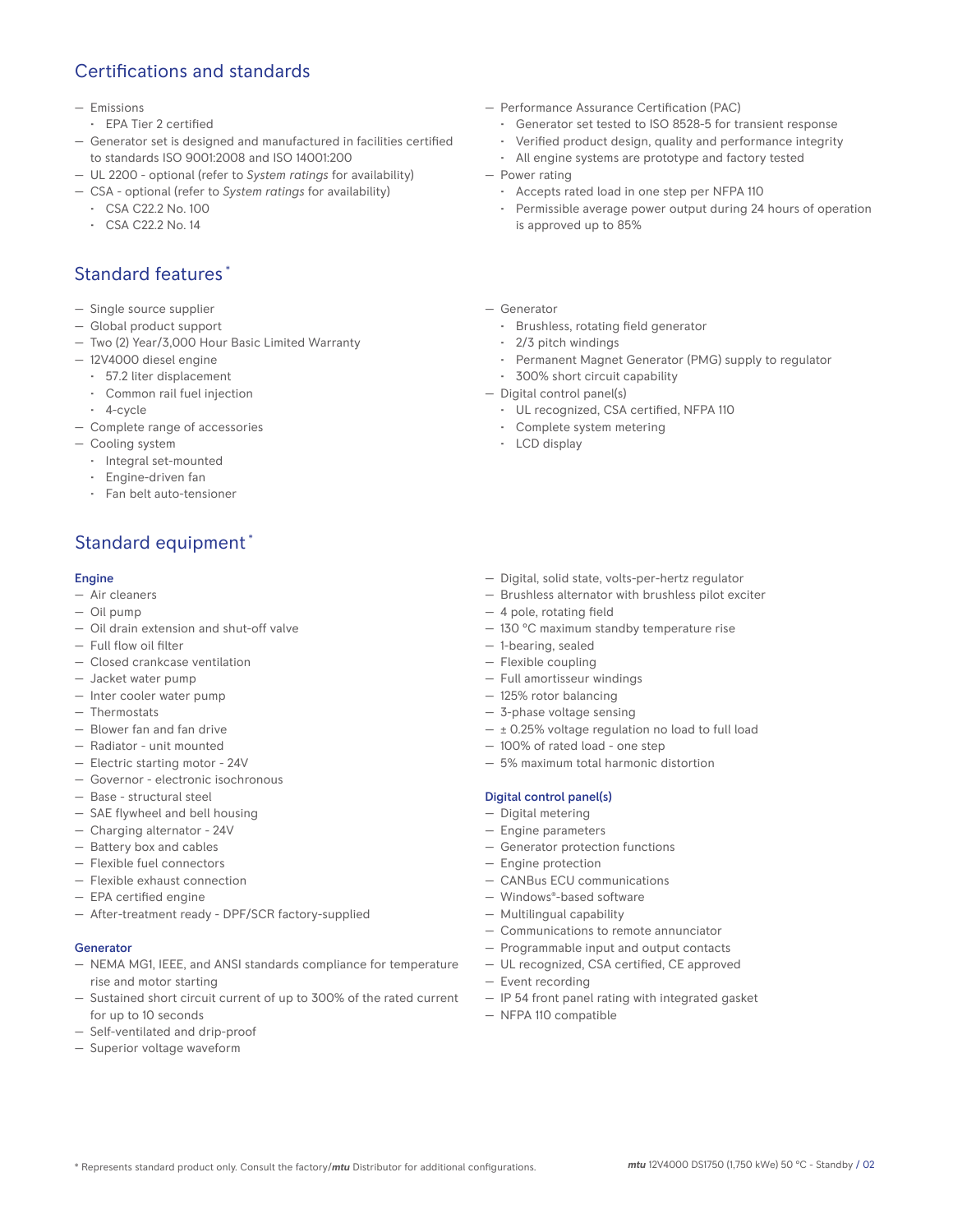## Application data

#### Engine

| Manufacturer                       | mtu                           |
|------------------------------------|-------------------------------|
| Model                              | 12V4000G85S                   |
| Type                               | 4-cycle                       |
| Arrangement                        | $12-V$                        |
| Displacement: L (in <sup>3</sup> ) | 57.2 (3,491)                  |
| Bore: cm (in)                      | 17(6.69)                      |
| Stroke: cm (in)                    | 21(8.27)                      |
| Compression ratio                  | 16.5:1                        |
| Rated rpm                          | 1.800                         |
| Engine governor                    | electronic isochronous (ADEC) |
| Maximum power: kWm (bhp)           | 1,919 (2,573)                 |
| Steady state frequency band        | $± 0.25\%$                    |
| Air cleaner                        | dry                           |
| Liquid capacity                    |                               |
| Total oil system: L (gal)          | 260 (68.7)                    |
| $Enaino inelot water capacitorl$   | 160(12)                       |

| Engine jacket water capacity: L (gal) | 160 (42.3) |
|---------------------------------------|------------|
| After cooler water capacity: L (gal)  | 40 (10.6)  |
| System coolant capacity: L (gal)      | 693 (183)  |
|                                       |            |

#### Electrical

| Electric volts DC                                            | 24    |
|--------------------------------------------------------------|-------|
| Cold cranking amps under -17.8 $^{\circ}$ C (O $^{\circ}$ F) | 2.800 |
| Batteries: group size                                        | 8D    |
| Batteries: quantity                                          |       |
|                                                              |       |

#### Fuel system

| $1$ ust ayatem                 |                                 |
|--------------------------------|---------------------------------|
| Fuel supply connection size    | #16 JIC $37^\circ$ female       |
|                                | 1" NPT adapter provided         |
| Fuel return connection size    | $\#$ 16 JIC 37 $\degree$ female |
|                                | 1" NPT adapter provided         |
| Maximum fuel lift: m (ft)      | 1(3)                            |
| Recommended fuel               | diesel #2                       |
| Total fuel flow: L/hr (gal/hr) | C/F                             |
|                                |                                 |

#### Fuel consumption

| At 100% of power rating: L/hr (gal/hr) |  |
|----------------------------------------|--|
| At 75% of power rating: L/hr (gal/hr)  |  |
| At 50% of power rating: L/hr (gal/hr)  |  |
|                                        |  |

#### DEF consumption

| At 100% of power rating: L/hr (gal/hr)                     | 24.1(6.4)    |
|------------------------------------------------------------|--------------|
| At 75% of power rating: L/hr (gal/hr)                      | 16.5(4.3)    |
| At 50% of power rating: L/hr (gal/hr)                      | 9.3(2.5)     |
|                                                            |              |
| Cooling - radiator system                                  |              |
| Ambient capacity of radiator: °C (°F)                      | 50 (122)     |
| Maximum restriction of cooling air: intake                 |              |
| and discharge side of radiator: kPa (in. H <sub>2</sub> O) | 0.12(0.5)    |
| Water pump capacity: L/min (qpm)                           | 1.067 (282)  |
| After cooler pump capacity: L/min (gpm)                    | 583 (154)    |
| Heat rejection to coolant: kW (BTUM)                       | 710 (40.377) |
| Heat rejection to after cooler: kW (BTUM)                  | 585 (33,268) |
| Heat radiated to ambient: kW (BTUM)                        | 168 (9.564)  |
| Heat radiated to ambient EGAT: kW (BTUM)                   | 110 (6,256)  |
| Fan power: kW (hp)                                         | 82 (110)     |

#### Air requirements

| Aspirating: *m <sup>3</sup> /min (SCFM)                                                               | 174 (6,145)           |
|-------------------------------------------------------------------------------------------------------|-----------------------|
| Air flow required for radiator<br>cooled unit: *m <sup>3</sup> /min (SCFM)                            | 2,008 (70,945)        |
| Remote cooled applications; air flow required for<br>dissipation of radiated generator set heat for a |                       |
| maximum of 25 °F rise: *m <sup>3</sup> /min (SCFM)                                                    | 615 (21,835)          |
| - With EGAT                                                                                           | 1,017 (36,117)        |
| * Air density = 1.184 kg/m <sup>3</sup> (0.0739 lbm/ft <sup>3</sup> )                                 |                       |
| <b>Exhaust system</b>                                                                                 |                       |
| Gas temperature after turbo (fuel stop power): °C (°F)                                                | 435 (815)             |
| Gas temperature after EGAT (fuel stop power): °C (°F)                                                 | 410 (770)             |
| Gas volume at exhaust temperature                                                                     |                       |
| (fuel stop power): m <sup>3</sup> /min (CFM)                                                          | 414 (14,620)          |
| Maximum allowable back pressure: kPa (in. H <sub>2</sub> 0)                                           |                       |
| - After EGAT<br>- Total (after engine)                                                                | 4(16.1)<br>22.5(90.4) |
|                                                                                                       |                       |
| Emission reducing agent system (DEF)*                                                                 |                       |
| Pressure (Pmin) at customer interface (pre-feed                                                       |                       |
| module), minimum: kPa (in. H <sub>2</sub> O)                                                          | 60 (241)              |
| Pressure (Pmax) at customer interface (pre-feed                                                       |                       |
| module), maximum: kPa (in. H <sub>2</sub> 0)                                                          | 150 (603)             |
| Volume flow (Vmin) at customer interface                                                              |                       |
| (pre-feed module), minimum: L/min (qpm)                                                               | 1.5(40)               |
| Volume flow (Vmax) at customer interface                                                              |                       |
| (pre-feed module), maximum: L/min (gpm)                                                               | 2(.53)                |
| Temperature of reducing agent (RA) feed line,                                                         |                       |
| maximum: °C (°F)                                                                                      | 45 (113)              |
| Pressure of DEF return line, maximum: kPa (in. H <sub>2</sub> O)                                      | 150 (603)             |
| Volume flow of return line (Vmax), maximum:<br>$L/min$ (gpm)                                          | 2(.53)                |
| Temperature of reducing agent (RA) return line                                                        |                       |
| (at Tmax feed line), maximum: °C (°F)                                                                 | 60 (140)              |
| Height of module frame (distributor unit DU) above                                                    |                       |
| pre-feed module (PFM), maximum: m (ft)                                                                | 5(25)                 |
| Height of pre-feed module (PFM) above tank,                                                           |                       |
| maximum: m(ft)                                                                                        | 3(15)                 |
|                                                                                                       |                       |

\* For additional System Information, refer to:

- Assembly Instructions M060807

- Operation Manual MS15065

456 (120) 347 (92) 245 (65)